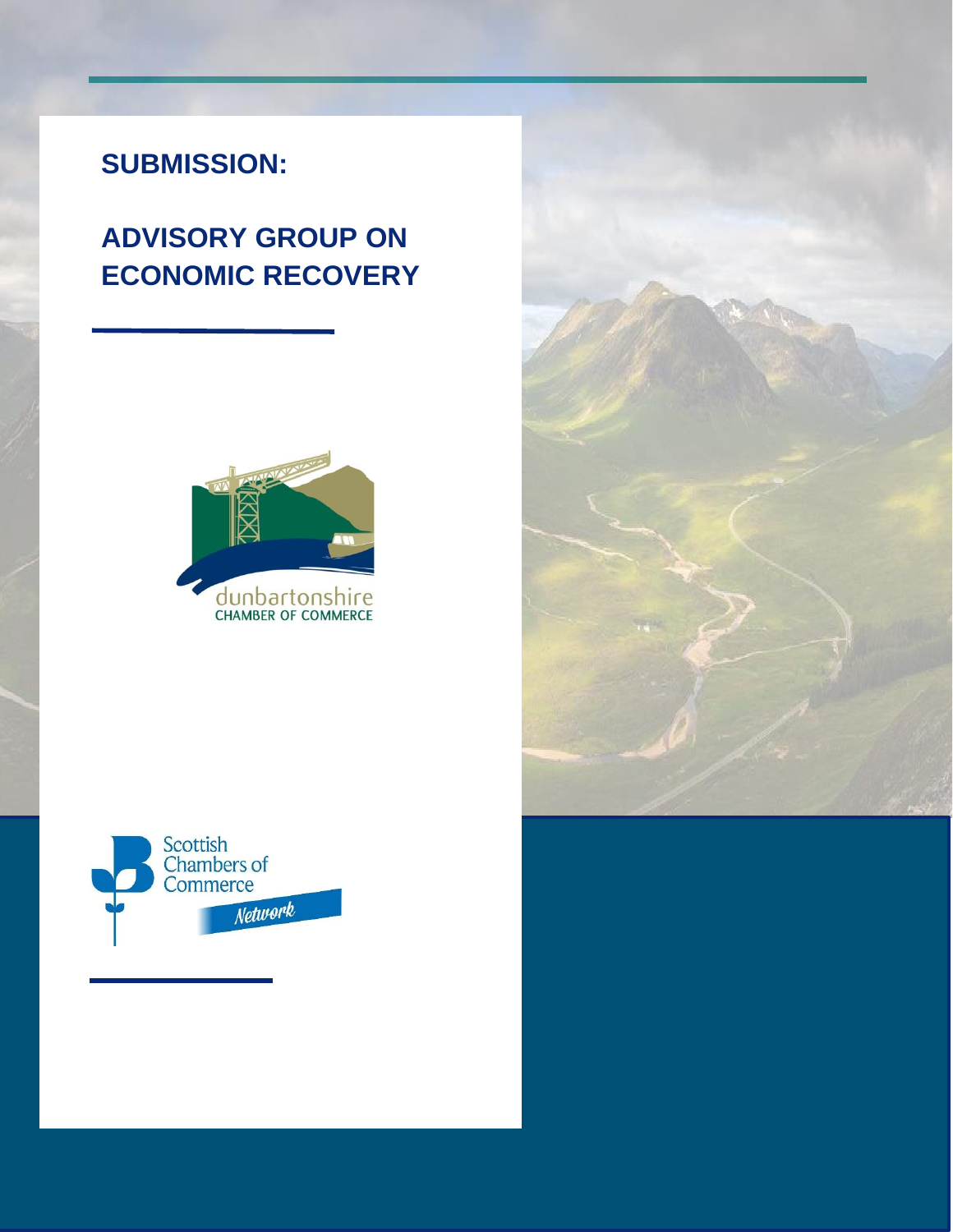## **Scottish Chamber Network: unrivalled placed-based asset**

The Scottish Chambers of Commerce Network sits at the heart of local business communities, representing over 12,000 businesses in Scotland.

With 30 local Chambers rooted in communities across Scotland, the Chamber Network provides practical advice and support to Scottish companies through unrivalled expert leadership, business-to-business connections, mentoring/coaching, business support services and international trade support.



**The Scottish Chambers of Commerce Network is on the frontline supporting businesses of all sizes from all sectors. The extensive support we provide is illustrated below:** 

- **B2B Connections**: daily opportunities to connect with businesses, building new supply chains locally, nationally and internationally , make new contacts and building B2B networks.
- **Peer-to-Peer Learning**: Create opportunities to enable knowledge transfer and learning through mentoring/coaching/peer-to-peer interventions utilizing over 1200 voluntary business mentors focusing on strategy, new markets, innovation, productivity, leadership, succession planning and teamwork.
- **International Trade & Exporting**: leading B2B inward/outward trade missions (physical & virtual), identifying new markets & supply chains, provision of international advice on trade services, legal documentation requirements, and formation of alliances.
- **Strategic and Operational Projects**: partnership initiatives including Developing the Young Workforce, Circular Economy, Business Mentoring & Coaching, Graduate Recruitment for SME's, and Women's Business Leadership.
- **Business Intelligence & Research:** gathering nationwide business insight and intelligence including operating Scotland's longest-running economic survey, helping to shape and inform economic policy and business support interventions.
- **Training & Development**: accredited training and development opportunities.
- **Legal**: advice on any legal matters affecting a business including contract disputes, company law, debt recovery and commercial law.
- **Employment & HR**: access to advice on all HR related matters including recruitment, legislation, disputes and latest HR updates.
- **Health & Safety/Risk Assessments:** access to advice on any health & safety matters including risk assessments, first aid, compliance, training and fire safety.
- **Tax**: this service offers advice on any tax related issues including benefits in kind, corporation tax, capital gains, advice on any VAT matters.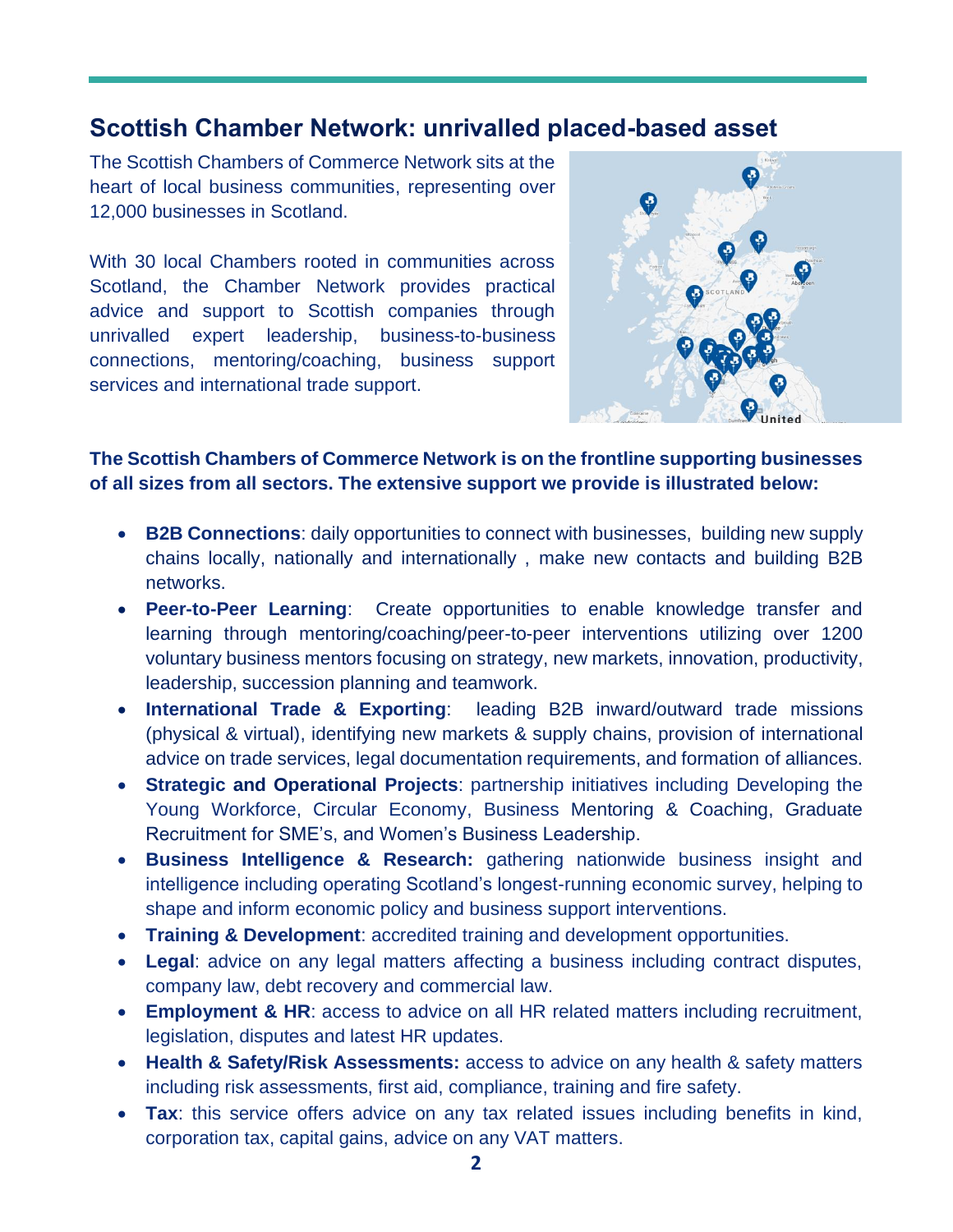# **Introduction**

As a Chamber Network representing 12,000 businesses across Scotland, we believe that practical support must extend to every size of business, in every sector and geographical location in Scotland. No business should be left behind on the road to economic recovery. Specific focus and support should be provided to small and medium sized businesses which are the lifeblood of Scotland's economy and the beating heart of our local communities.

The Scottish and UK Government have played a central role in providing critical business support throughout this crisis. This role will have to continue through the recovery period and beyond. Both Governments should pursue strategic economic policy decisions to support business recovery.

The focus of such decisions should be on preserving jobs and activity within the economy, including measures to provide no or low-interest bridging help; trade finance; working capital loans with flexible and deferred terms; tax relief; loan payment relief; rent/lease relief; grants; wage subsidies for SMEs; skills and training; business support interventions; and fasttracking infrastructure investment projects.

These policy levers need to extend further than they have ever done before. Consideration should be given to Governments taking equity stakes in critical industries and anchor businesses in local communities, with these decisions made jointly between business and government. This would be in line with comparable economies such as the German Government taking a 20% stake of Lufthansa airlines to support its recovery.

It is also recommended the Scottish Government consolidates the currently fragmented approach to the high number of economic and sector development strategies. Whilst there may have been merit to have specific strategies pre-pandemic, it is now critical we have a clear "**Scottish Economic Strategy**" which brings together the existing strategies and includes recommendations from the Advisory Group for Economic Recovery, giving a clear roadmap to business recovery. This should align with the UK Industrial Strategy where it makes economic sense.

This submission outlines the Business Issues identified through SCC Network's real-time polling of businesses across Scotland and presents in detail the practical business solutions and economic policies for the Scottish and UK Government to implement to support business recovery.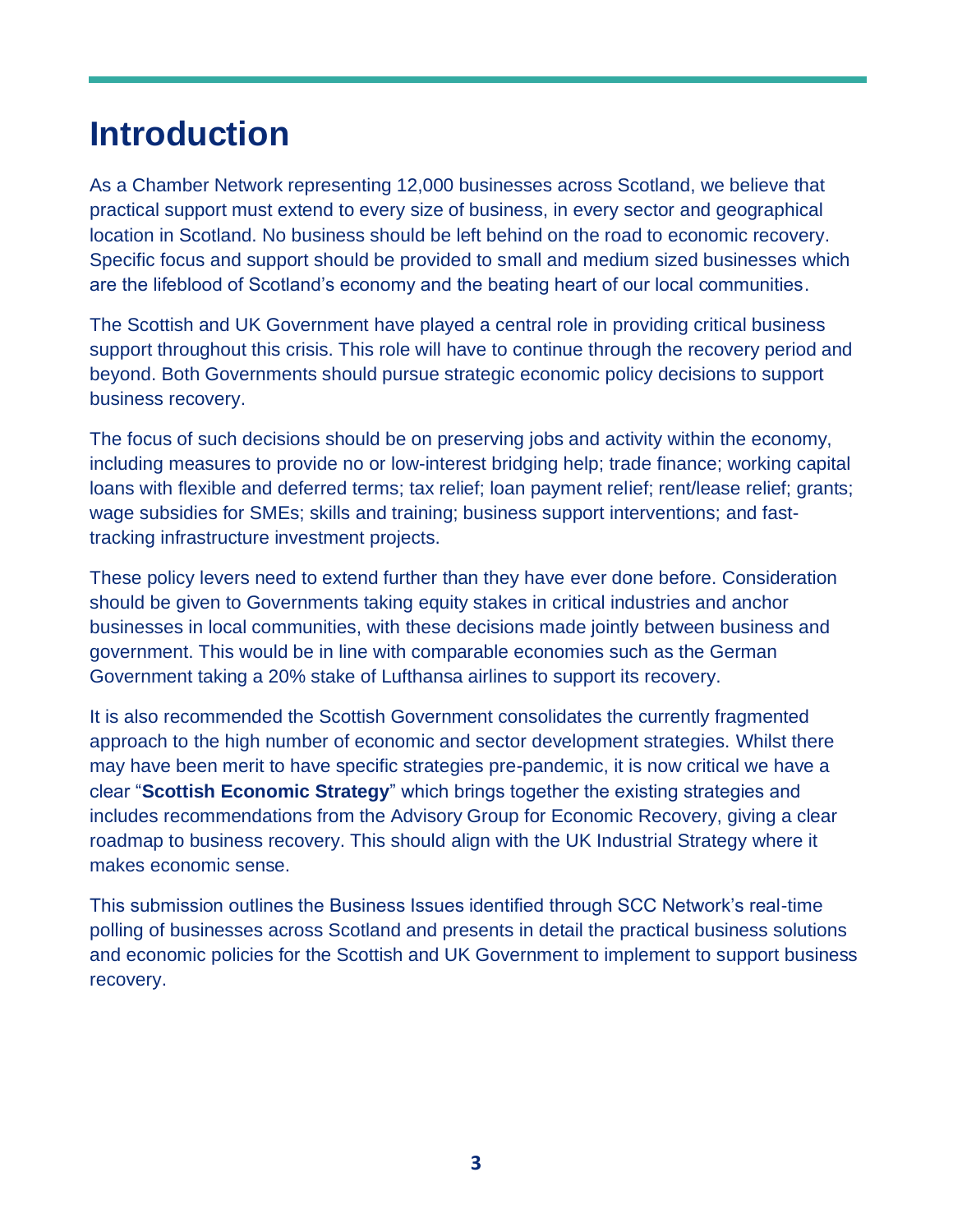# **The Business Issues**

To inform SCC Network's submission, we have consulted with the following:

- Network of 30 Chambers of Commerce representing 12,000 businesses;
- 250 voluntary business leaders on Chamber Boards representing all of Scotland's business sectors;
- 200 expert 'on-the-ground' Chamber employees;
- The Scottish Business Advisory Group comprising 25 Business Leaders from key sectors;
- Nationwide Business Polls gathering intelligence from 1,200 businesses.

Policy measures and business support interventions must be directed by real-time data and business intelligence. In essence, "*what are businesses telling us they need"* should be the primary question when designing interventions. At Scottish Chambers of Commerce, we have polled businesses before the lockdown and are continuing to identify business issues on a weekly basis. The issues can be summarised as follows as identified by SCC's nationwide Business Trackers:

## **BUSINESS CONFIDENCE:**

Business confidence drives growth, investment and supports employment opportunities. Since the lockdown, business confidence has been in decline across Scotland's major sectors, consistently evidenced through SCC's nationwide polls. 43% of businesses were not confident they would survive through the pandemic, especially if the strict lockdown period was prolonged or reinstated, despite the combined efforts of Scottish & UK Government in providing billions in financial business support.

## **BUSINESS CONCERNS:**

Cashflow and loss of income continues to remain the top priorities across all sectors. A combination of new Government policies and a major review of existing legislation will be required to stimulate economic activity. It should be recognised that for the majority of companies and sectors loss of income will not be recovered. Even with a phased return to the workplace and re-opening of the economy, many companies will have to operate under restrictions which will limit the ability of businesses to trade at full capacity for a considerable period of time. This will result in an immediate high volume of job losses with individuals entering the unemployment market from all age groups, with young people and 55+ expected to be the most affected.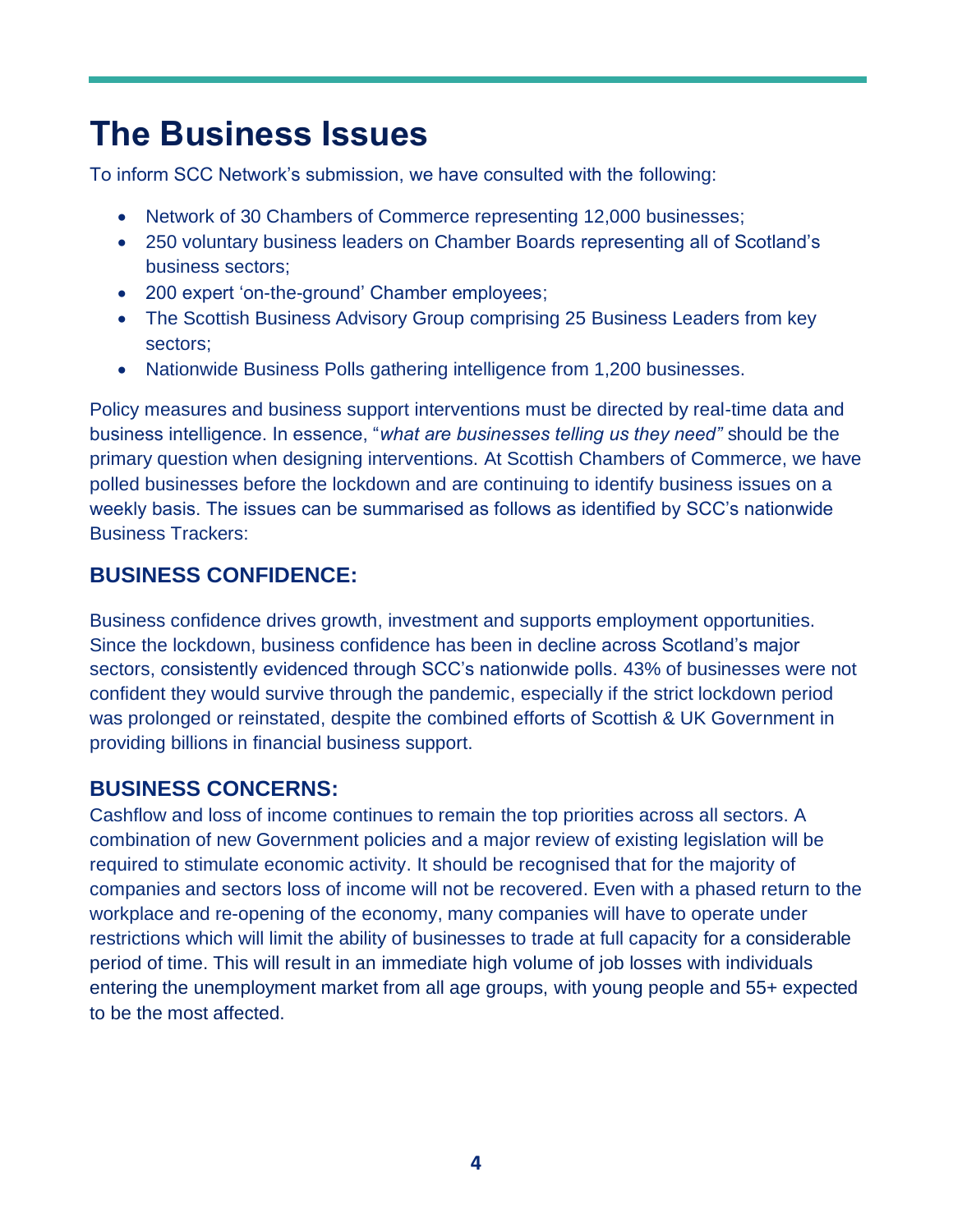### **BUSINESS OPERATIONS POST-LOCKDOWN:**

The Coronavirus pandemic has forced businesses to re-think how they conduct their operations and how to effectively revise their business models to comply with current guidelines and protect their employees and customers. Our intelligence shows that 50% of firms are actively adapting their business models, 25% are beginning to look at adaptations, with the remainder believing their operations will largely remain the same. Business support must be targeted to specifically address this immediate business to support companies to adjust, re-design and re-shape operations as the economy re-opens.

## **BUSINESS SUPPORT:**

The unprecedented level of support provided by Scottish and UK Government has been vital to saving industries, businesses and livelihoods. Without which, we would have faced economic catastrophe. The single most used and effective support mechanism is the UK Government's Coronavirus Jobs Retention Scheme, followed by the Scottish Government's Grants Schemes. Whilst these have benefited a substantial number of businesses, many have fallen through the gaps because of criteria set. As a result, thousands of businesses did not receive the immediate and urgent support and have already gone out of business or are in the high-risk category of doing so within the next 2 - 3 months. Direct financial support schemes will need to be maintained, extended and reviewed in line with economic conditions. This should include the introduction of longer-term, targeted and flexible support for specific sectors. We would recommend that the geographical economic impact needs to be carefully considered in relation to local sectoral impact to local economies.

## **BUSINESS PREPAREDNESS:**

Businesses are eager to return to the workplace and contribute to the economic recovery, whilst maintaining public health guidance. The Scottish Government's Roadmap published on 21<sup>st</sup> May sets out the Four Phases out of lockdown. However, the continued lack of clear timelines contained in the publication makes it difficult for companies to plan, invest and make decisions, exacerbating the earlier business issue of loss of income and cashflow pressures. Clear guidance, practical support and timelines will be critical in the weeks ahead if businesses are to restart operations and trade again.

## **COST OF DOING BUSINESS:**

The Scottish and UK Government must steer the tax system away from upfront costs to doing business. Both Governments must adopt longer term tax deferrals, tax credits and financial incentives to support and encourage business investment in what will be a sustained period of uncertainty, declining investment and a long period of recovery.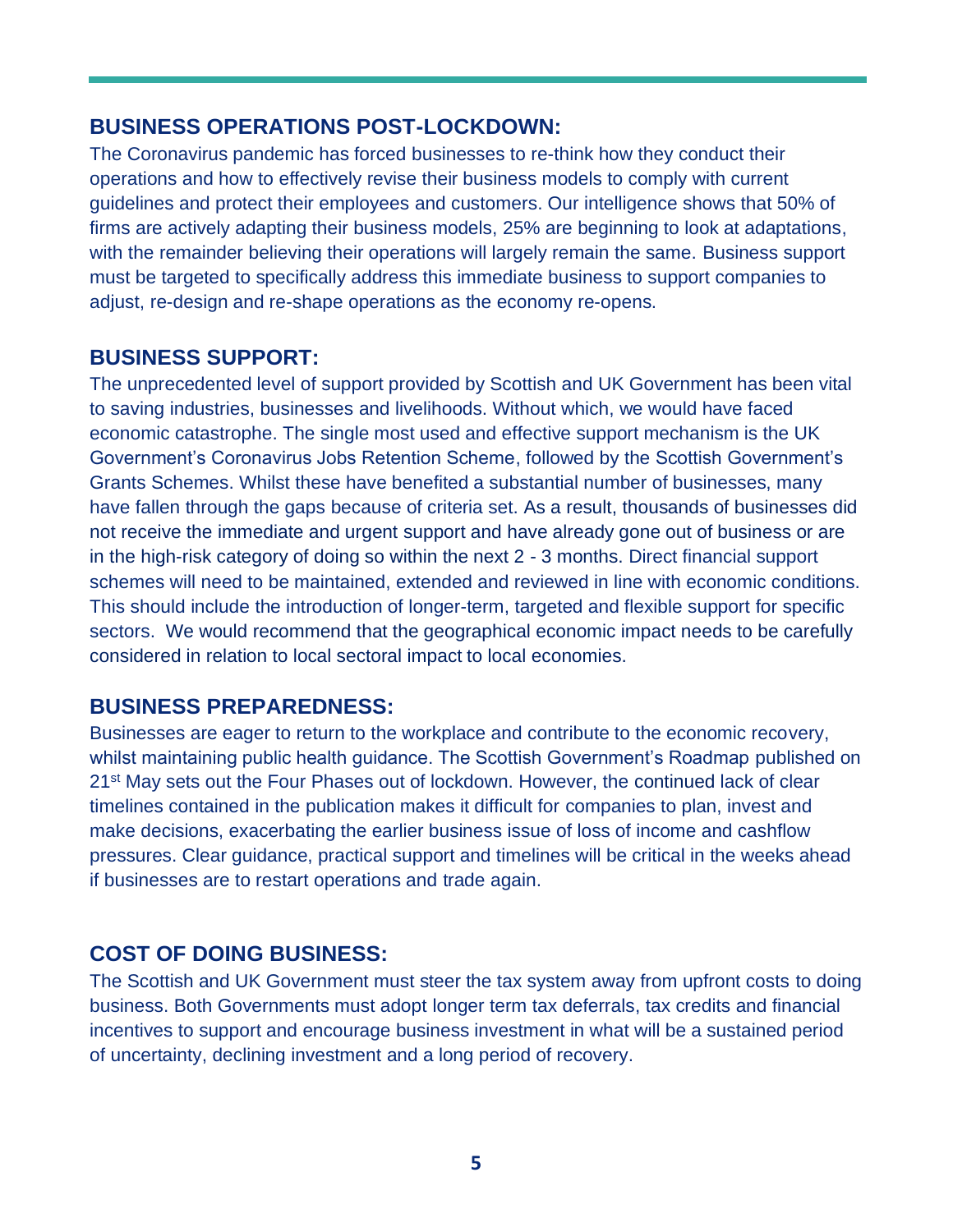## **PROTECTING JOBS & PREVENTING UNEMPLOYMENT:**

As Government interventions such as the Coronavirus Jobs Retention Scheme begin to wind down, the unwelcome reality facing Scotland's economy is of rising unemployment for many individuals whose jobs have so far been maintained through direct support schemes. Despite this, we have a real opportunity to prevent long-term mass unemployment by supporting those affected to get back into work quickly as the economy recovers. This will have to be a **joint national effort between business and government**, providing practical support to employers and employees in all parts of Scotland.

Preventing unemployment, particularly for young people, must be a priority for the government, but we must not lose sight of the wider workforce such as adults with few or no qualifications or minority groups who will be disproportionately affected. We recognise the policy response may prioritise investment towards young people in order to tackle the immediate challenges and prevent longer-term implications such as pay scarring however the response must speak to the whole workforce.

Research from Resolution Foundation shows that young people and those aged 55+ are the most limited in what they can do by working from home which will have negative impacts on their job security and earnings, and are therefore likely to be the ones least likely to weather this crisis. Young people who have recently left education, and have recently entered or are about to enter the labour market are more susceptible to long-term employment, exacerbated as a result of young people working in "atypical" jobs concentrated in "shutdown sectors" such as hospitality and non-food retail. For those aged 55 or older, the impacts on this group are likely to be attributed to a traditional routine of working in a physical work environment rather than home working, difficulty to utilisation and adoption of technology, they are more likely to work in senior occupations that rely on social interaction and will have increased challenges to transition from one sector to another if unemployed and then looking for work.

The pandemic has brought to the fore the skills challenges that existed pre-pandemic as well as bringing to light new challenges that business and government will have to address jointly.

Pre-pandemic, the challenges included skills gaps; availability of talent; equality of opportunity & progression; training & development; and migration. Now as a result of the pandemic, these issues have been exacerbated as well as new challenges to manage including new modes/patterns of working; increasing unemployment; industry & skills transitions; skills and talent gaps to support recovery; and tailored reskilling and upskilling interventions.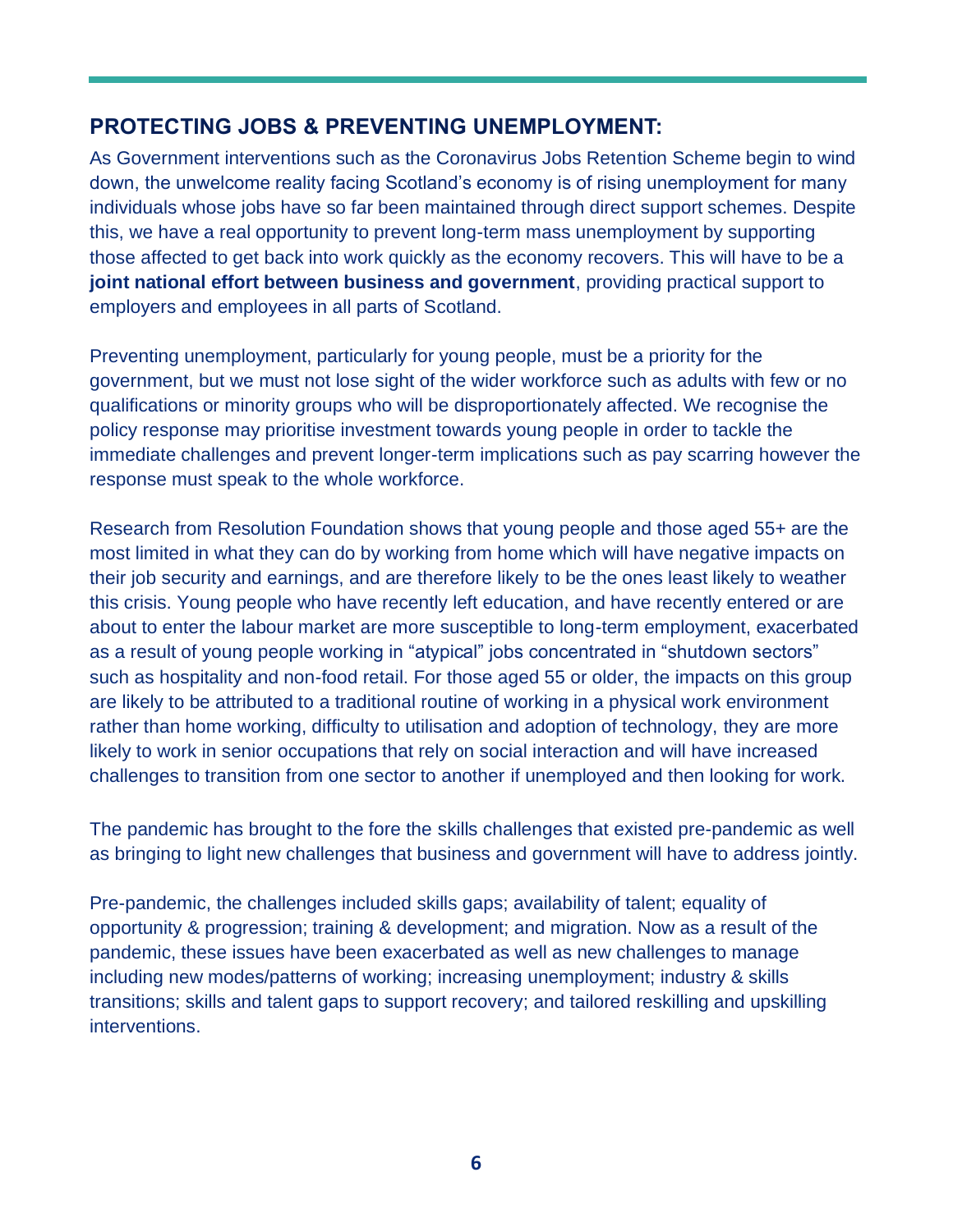# **Economic Equality:**

The moral case for greater diversity, equity and inclusion in the workplace is indisputable and the evidence shows clearly that greater diversity benefits the Scottish economy, businesses, our communities and our employees. We know the value that thriving businesses can bring to our communities and the value that a job brings to an individual, their family and their communities. We already know that this crisis is likely to impact women, ethnic minorities, disabled employees in a number of significant ways:

- Black and minority ethnic groups are more likely to be unemployed and in precarious work than their white counterparts. A recent report from the UCL Institute of Education (IOE) & Carnegie UK Trust revealed that BAME millennials are 47% more likely to be on a zero hours contract. They are also 4.17% less likely to have a permanent contract than their white peer group. The McGregor-Smith Review into Race in the workplace found that tackling the racial disparities in the UK labour market could result in an annual economic boost worth £24bn to the UK Economy.
- The Institute for Fiscal Studies and the UCL Institute of Education found working mothers were 47% more likely to have permanently lost their job or quit, and 14% were more likely to have been furloughed since the start of the crisis. Two sectors expected to be hardest hit in a post-Covid world are hospitality and retail, both of which employ significant numbers of female workers. Women in low-paid jobs will be particularly affected by job disruption, placing them at greater risk of poverty. Women are less likely to do a job that can be done from home during periods of social distancing, creating increased risk to their job retention and financial security.
- People of working age with disabilities have an employment rate that is 28.6 percentage points lower than that of people without disabilities, and many of those living with a disability will not be able to go back to "business as usual" after the pandemic has cleared. The shift in working practices and adaptations provides an opportunity to support "disability inclusion" by leveraging flexible ways of working. Disability exclusion is a real issue across the world and costs OECD countries 7% of their GDP.

The predicted "jobs recession" will affect these groups which will result in increased unemployment. We must bring all our resources to the table and join-up our efforts to support the jobs recovery for the whole workforce. As a Chamber, we will leverage our connections, members, expertise and relationships to help the Scottish and UK Government develop and deliver interventions that will boost diversity, equity and inclusion in our economy.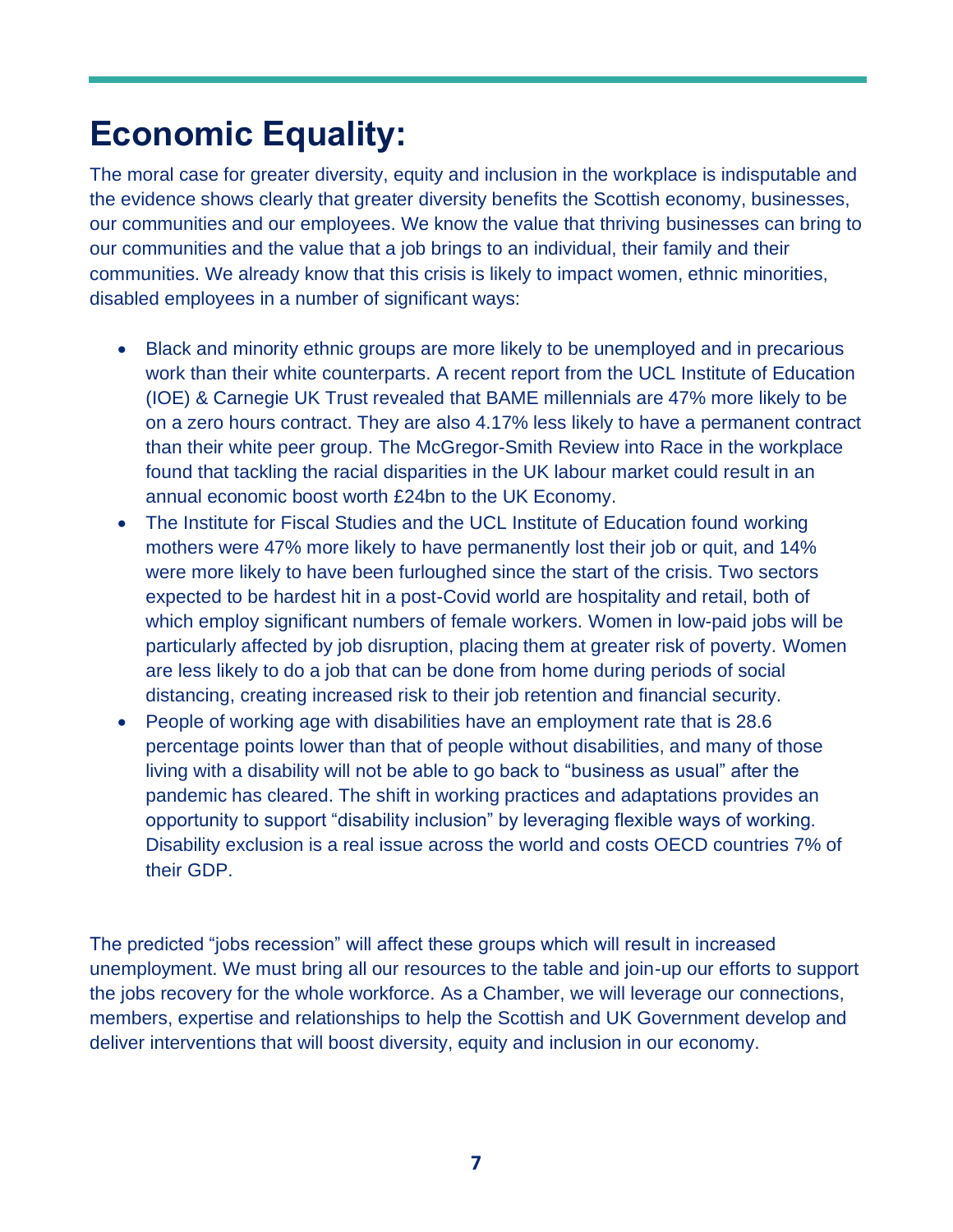# **BUSINESS SOLUTIONS**

The collective assets and expertise of the private sector will be the catalyst with which Government policy can be successfully implemented. Therefore, **business must be at the heart of shaping and driving Scotland's economic recovery.** The following sections provide business-led solutions to support Scotland's economic recovery in the immediate term and medium/long term. These solutions have been influenced through our consultation with:

- Network of 30 Chambers of Commerce representing 12,000 businesses;
- 250 voluntary business leaders on Chamber Boards representing all of Scotland's business sectors;
- 200 expert 'on-the-ground' Chamber employees;
- The Scottish Business Advisory Group comprising 25 Business Leaders from key sectors;
- Nationwide Business Polls gathering intelligence from 1,200 businesses.

These solutions focus on preserving jobs and economic activity across all of Scotland's business communities. The proposed measures include: no or low-interest bridging help; trade finance; working capital loans with flexible and deferred terms; tax relief; loan payment relief; rent/lease relief; grants; wage subsidies for SMEs; skills and training; business support interventions; consolidating economic strategies; stronger private/public partnerships; and fast-tracking infrastructure investment projects.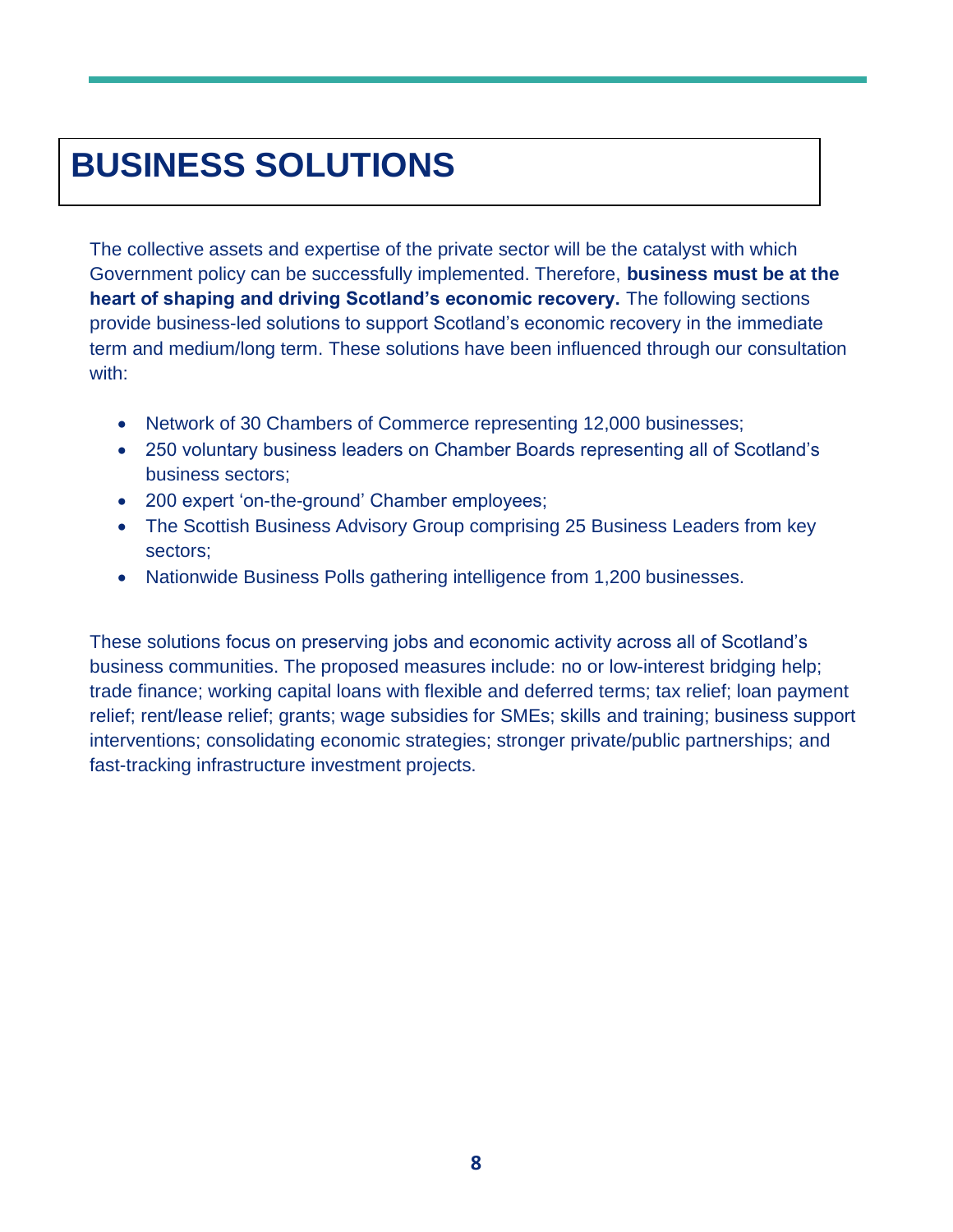# **IMMEDIATE ACTION TO ACCELERATE RECOVERY**

#### **COST OF DOING BUSINESS:**

- A minimum of a **two-year moratorium** on all policy measures that increase the cost of doing business (excluding evidence-based policy measures to National Living Wage).
- **Rule out the introduction of additional cost burdens** such as Workplace Parking Levy and Tourism Tax as the economy recovers. These should be re-assessed in the context of Scotland's economic recovery and performance.
- **VAT**: temporarily reduce VAT for sectors with high value upfront costs such as hospitality & tourism and bring in line with European counterparts. For example, Germany has reduced VAT to 7% for companies within the catering/hospitality sector.
- **Air Passenger Duty / Air Departure Tax**: reduction and removal of APD/ADT to show Scotland is open for international business, enabling airports to remain competitive in global marketplace and reducing the costs for tourists/business travellers.
- **Tapering Business VAT Threshold for Hospitality Industry**: to incentivise small businesses particularly those in rural areas to trade beyond the turnover threshold of £85,000. We endorse the STA recommendation to taper the VAT % as follows: 7.5% to £125k; 15% to £150k; and thereafter to 20%. This would immediately benefit local communities with more opportunity for employment and local suppliers, as well as revenue for Scottish Government.
- **Land & Buildings Transaction Tax**: temporary reduction/threshold change in LBTT to boost housing market and house purchases, which would also support the construction industry, address housing crisis and support household related retailers.
- **CBILS / Bounce Back Loans**: business recovery is still unknown as many sectors have still to re-open and begin actively trading again. For those that have taken loans they will need to begin repayments after a 6/12 month period. UK Government will need to consider flexibility in the timelines of repayments for Scottish businesses who have yet to start trading again and build up cashflow, which will mean additional cost pressure for businesses.
- **Bridging Help**: provision of bridging help to support the survival of SMEs in the most affected sectors such as hospitality, tourism and retail. For example, Germany is providing bridging help for 3 months which allows eligible companies to receive up to 80 percent of their fixed operating costs reimbursed if their revenues have fallen by more than 70 percent compared to a year ago. In Scotland, this could be funded through underspends in existing schemes or other business support budgets.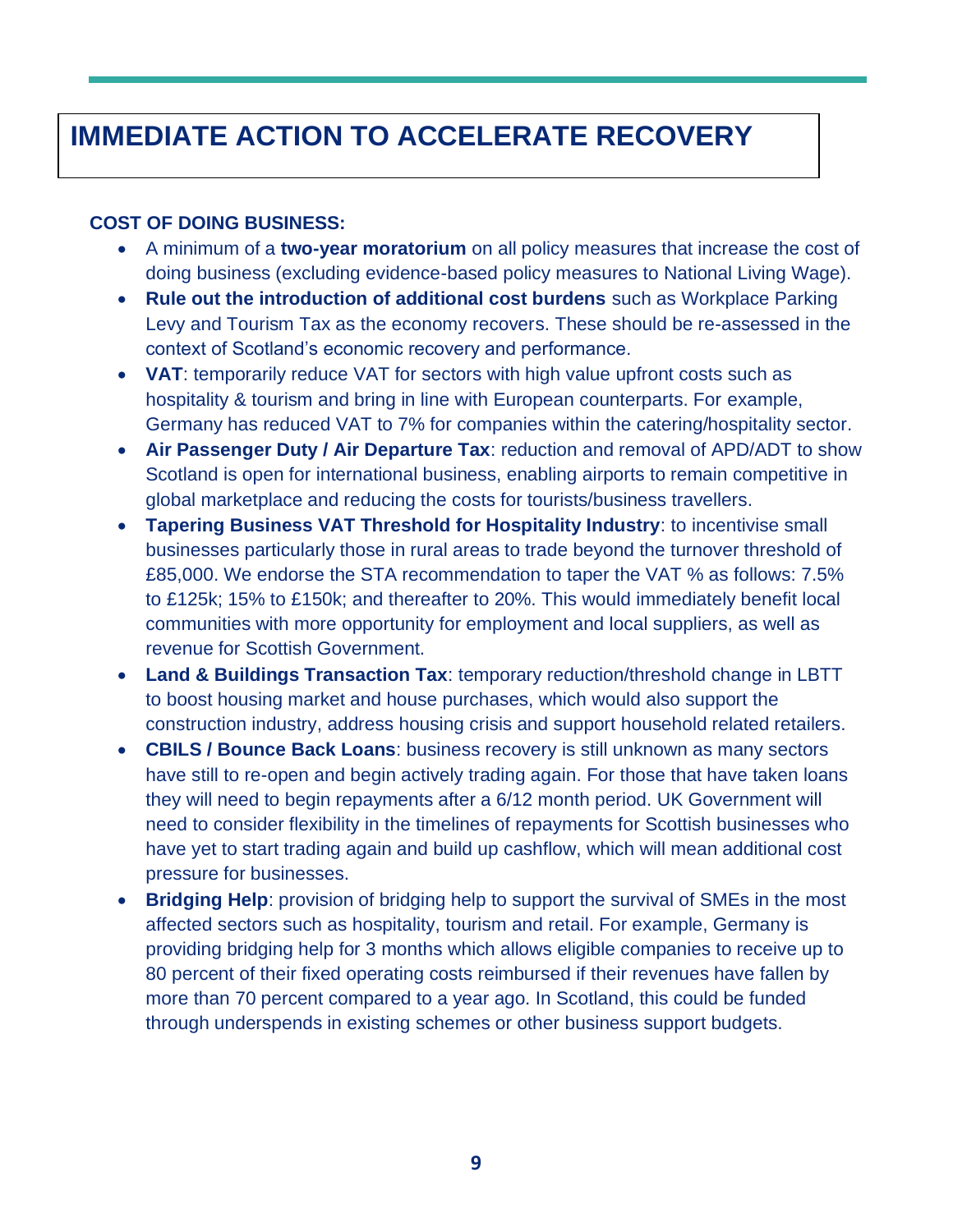#### **BUSINESS SUPPORT:**

- **Direct financial support** must be maintained and continued. This should be specifically targeted to sectors which have been hardest hit and will take longer to recover, recognising the diverging pace of recovery across sectors and geographies. The reduced capacity of businesses and sectors to trade should also be taken into consideration when designing support schemes.
- A "**New Business Transition**" service should be setup to provide practical advice, start-up support and mentoring to help those individuals who were forced to close their business to develop new business ideas and set-up new businesses.
- **Horizon Scanning** driven by detailed economic intelligence which captures the Global, UK and Scotland trading environment and identifies potential market opportunities which match the expertise of Scottish Business. This should be led jointly by business and economic development agencies, joining-up expertise and B2B connections.
- **Local B2B Support**: Gear up local private sector networks such as Chambers of Commerce Network to meet increased demand for business support and advice. Local B2B networks will be a critical player in the "recovery team" and will be provide vital private sector expertise, supply chain connections and practical market experience.

#### **SKILLS/WORKFORCE:**

- **Scottish Jobs Retention & Retraining Scheme**: tailored financial support for hardest-hit sectors such as tourism, hospitality, retail including the development and roll-out of a dedicated Scottish Jobs Retention & Retraining Scheme which runs beyond the UK furlough scheme and is in line with the Scottish Government's Roadmap and re-opening of the economy. This should also include targeted employment incentive grants and support for specific businesses to retain, retrain and reskill employees.
- **Skills Plans**: Review sectoral and geographical Skills Plans with a focus on "fit for economic purpose" remit for the next 3 years.
- **Training**: Introduce short modular training to meet immediate business needs e.g. digital courses, ecommerce, logistical distribution, development and implementation of financial systems and processes, trading internationally, business development.
- **Apprenticeships**: Review & re-design of Apprenticeship Offering with focus on supporting the completion of existing apprenticeships and identifying the business need for future apprenticeships.
- **Training Academies**: Create Government funded "group training academies" with a catalogue of Short Courses  $(6 - 10$  weeks) and Long Courses  $(3 - 6$  months) driven by immediate market need with Government also supporting temporary employment of individuals into sectors in need through an Employer Recruitment Incentive.
- **Developing Young Workforce**: Strengthen 'employer' element of DYW and treble funding.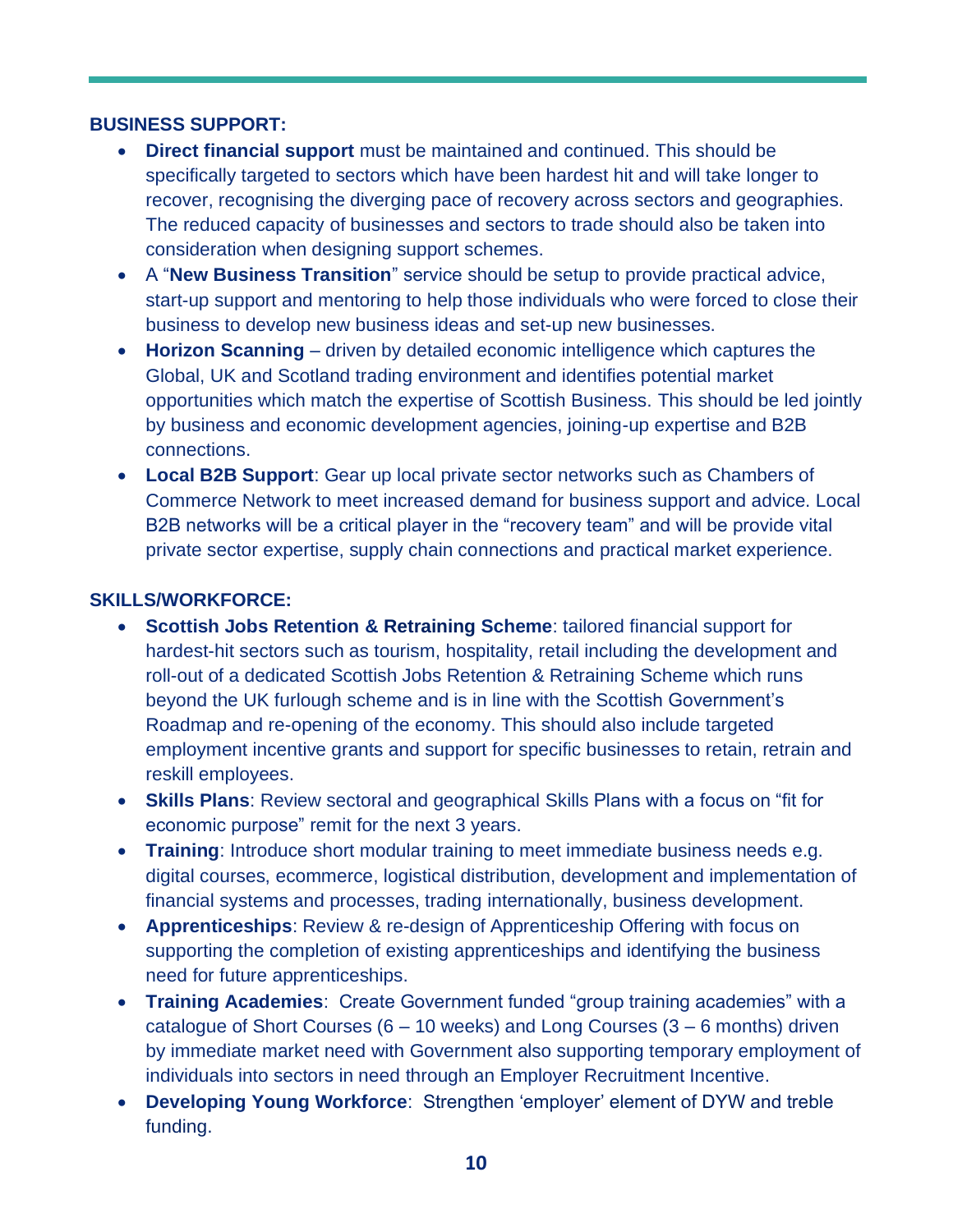#### **GUIDANCE & RETURNING TO THE WORKPLACE:**

- Provision of a clear timeline of when businesses can re-open and trade again;
- Practical guidance for all sectors to support return to the workplace;
- Practical support will be required to enable companies to continue or transition flexible working practices as appropriate to their business model.
- Co-ordinating the starting of "enabling services" such as childcare, schooling, care services and transport availability to support transition back to the workplace and helping businesses to effectively start trading again.

## **MEDIUM-LONGER TERM ACTION TO ACCELERATE RECOVERY:**

### **COST OF DOING BUSINESS/TAXATION:**

- **Non-Domestic Rates**: undertake review of how NDR will interact with valuations and business models as economic environment is now dramatically different. This must include revaluation dates are amended to reflect economic conditions and applied to rates bills and reversing the Scottish Government's approach on Appeals allowing companies to take economic conditions into account when appealing. Rates reliefs should continue to be maintained and provided through the recovery period.
- **Reduce personal taxation** for employees/consumers through the recovery period to incentivise consumer spending and boost confidence. Scottish tax rates should remain closely aligned to the UK.
- **Review of planning system**: this continues to act as a major barrier for domestic and international investors. Planning system must be redesigned with additional resources in place which streamline processes, fast-track certain projects and quicker decision making. Ensuring that the National Planning Framework 4 process delivers a radically reformed framework for planning which recognizes the pace of change, in a way which is consistent with Scotland's climate goals will be important.
- **Apprenticeship Levy/FWDF**: Considering whether current policy around apprenticeships supports youth employment will also be necessary and may necessitate joint discussions with the UK Government on the structure and effectiveness of the apprenticeship levy for Scottish businesses and the workforce. The Scottish Government should consider a rapid review of the Flexible Workforce Development Fund, focused on improving accessibility and visibility of funding linked to this.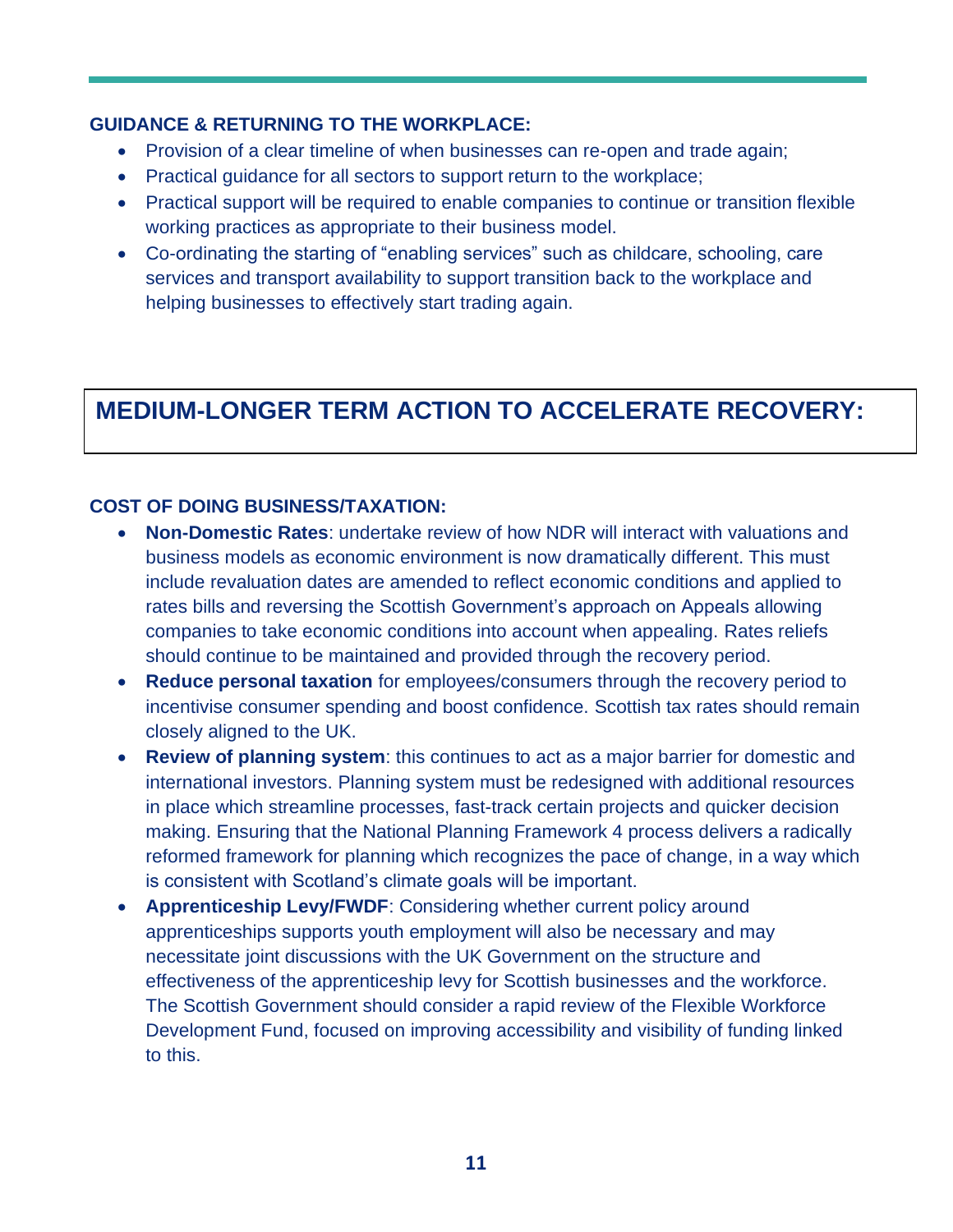#### **BUSINESS SUPPORT:**

- **Enterprise Agencies Re-Calibration**: Driven by business demand and the urgent economic imperative, combining the expertise of colleges, universities, skills agencies, funding council to address the skills challenges and coordinating training/education delivery would act as an important catalyst in the recovery period. We acknowledge the progress and improvements on internal coordination across the economic development agencies and skills agencies but now is the time to trigger the next phase of this development and "triage" Scotland's enterprise and skills agencies. The roles / responsibilities of agencies with responsibility for business support, inward investment and international trade should be re-focused to reflect the economic environment. The landscape of enterprise support must be re-calibrated to make it easier for businesses to access support and reduce the valuable business hours it takes to source, identify and secure support. The consolidation of budgets, expertise, decision-making and operational planning should be considered with a clear focus on delivery of support directly to local business communities. The transition to successful collaboration between agencies now needs to move towards successful consolidation. For example, SDS & SFC; JobCentre Plus and a re-designed PACE service. Upskilling and retraining of support staff in enterprise support agencies to equip them with the tools and knowledge to respond effectively to business and individual needs should also be a priority ensuring companies receive the right support quickly.
- **Recovery Plans**: Working closely with business and their representative organisations (Chambers of Commerce) to devise recovery plans will be key if Scotland is to maintain its high standing as a place to invest and do business in.
- **Productivity:** productivity is critical to any successful economy. Scotland has many highly productive businesses, but also a long tail of businesses which lag behind leading firms and similar organisations in other countries. Better leadership & management, increasing innovation and better use of technology can lead to higher levels of productivity. Now is the time to urgently transform the policies and investment into boosting productivity and will have to include redesigning of workplaces, upskilling & retraining, investment in technology and redesigning systems. It is recommended a Productivity Tsar is appointed from the business community with the remit to review and present recommendations within 3 – 6 months with practical recommendations for implementation. This could include capturing successful productivity models from around the world and supporting the design/implementation of new business models through innovation & technology. Productivity advances should be central focus within business support interventions with knowledge transfer/experiential learning a key tool for businesses to boost productivity. Productivity incentives for companies should be considered.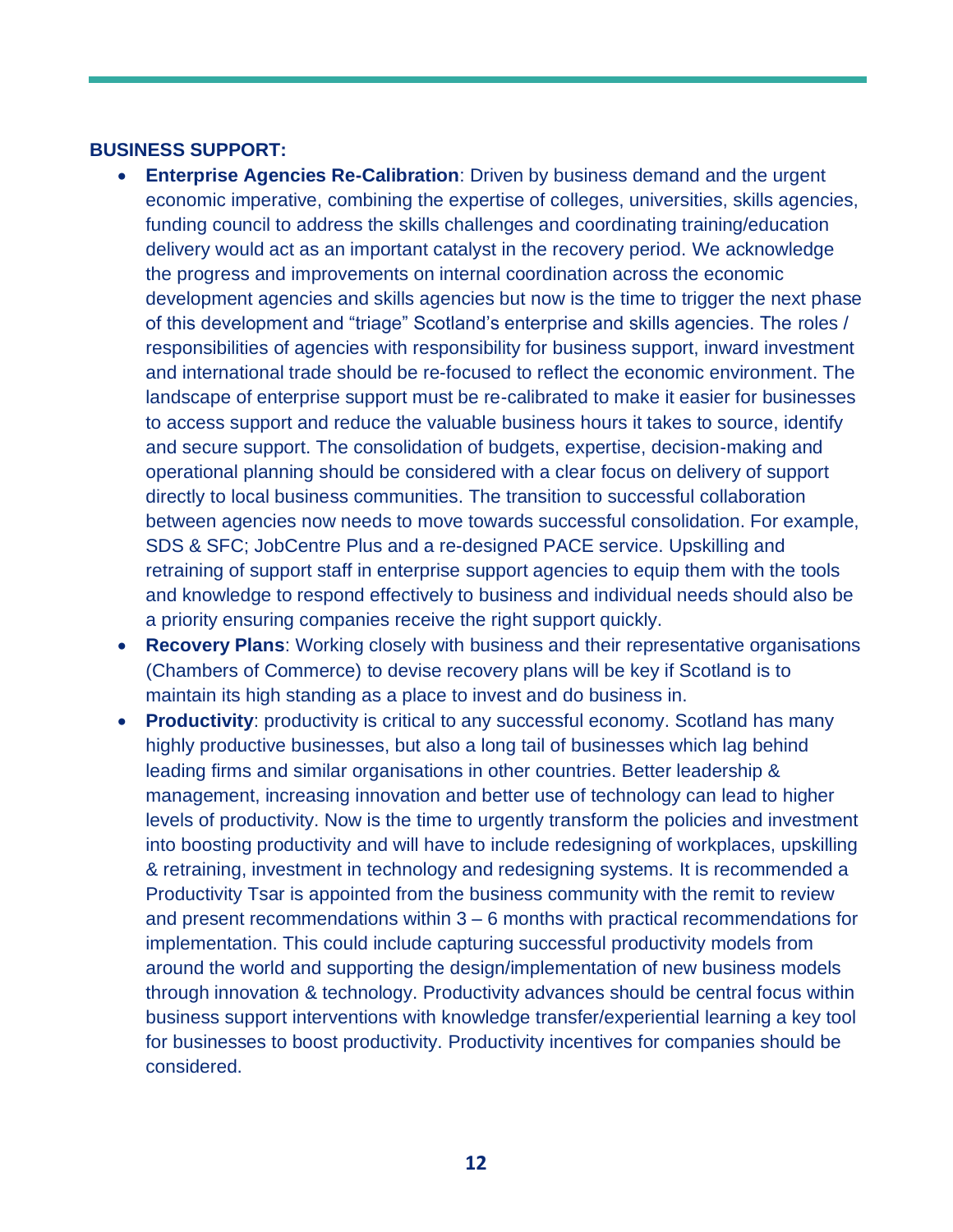• **Review procurement** policies to establish a common approach across local authorities including common use of business-related definitions such as definition of SME, to better support SMEs. In addition, local authority contracts should be accelerated to kick-start local projects such as construction which will stimulate local economy and employ locally.

#### **SKILLS/WORKFORCE:**

- **Employment Grants:** to support long-term economic recovery, employment grants schemes must evolve with medium to long term jobs retention at its core, rather than the short-term protection currently offered. In the medium/long-term phase, this could be linked to the Employer Recruitment Incentive (see page 14)
- **Tertiary Education & Funding of Skills interventions**: new approach to funding required for colleges and universities, reflecting the global economic environment, as well as looking at appropriate structural changes across institutions where it is right to do so on deliverables, targets and outcomes. The tertiary education sector is best placed to support the rapid reskilling and upskilling of the workforce including school leavers and those seeking work. The approach should be laser focused on meeting the immediate requirements of the economy with a real-time approach towards training an agile workforce.
- **Responsive to Industry**: expand sectoral and industry degree-level qualifications to be developed in a timescale responsive to industry for example, expanding Graduate Apprenticeships and developing shorter degree programmes.
- **Scotland's Virtual Learning Centre**: a single-entry point for access to virtual training, upskilling and development qualifications.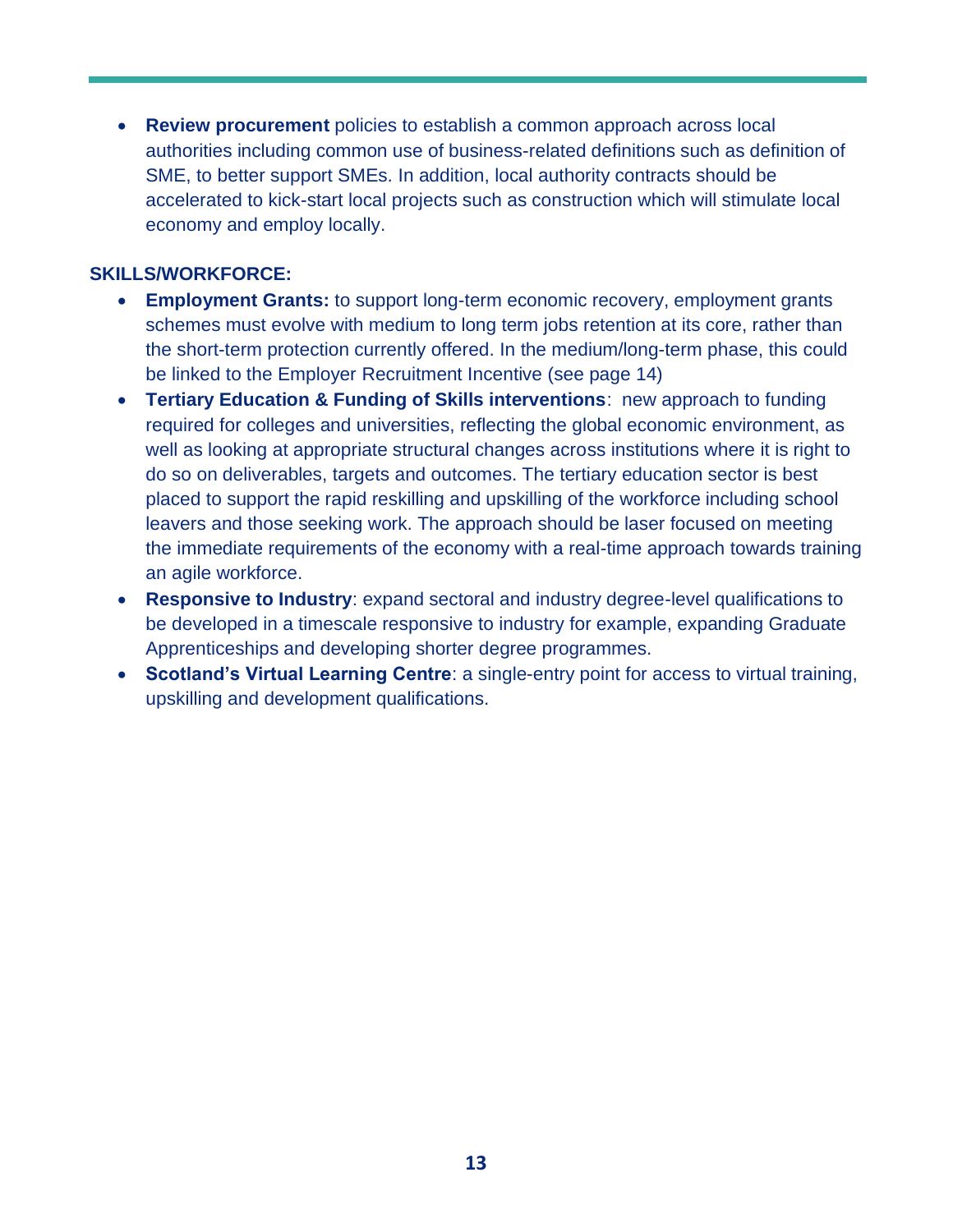# **Employer Recruitment Incentive:**

Utilising the Scottish Chambers of Commerce's 'Graduate Recruitment Incentive' model, consideration should be given to the introduction of an Employer Recruitment Incentive Scheme.

The Graduate Recruitment Incentive model, operated in partnership with Scottish Government in 2014 created 400 new graduate level jobs within 18 months. All jobs were placed within small businesses across Scotland with all jobs paid above average graduate salary. The Recruitment Incentive enabled employees to receive a 3-month salary contribution for a new graduate job as well as tailored support for recruitment, training and employee on-boarding. Over 90% of graduates were retained in the graduate jobs with the small businesses for a minimum of 12 months with the employers contributing 100% salary coverage after the incentive.

With this tried-and-tested model, it is recommended, an Employer Recruitment Incentive model is developed and rolled-out across Scotland. This would be targeted towards small and medium sized businesses where an incentive is provided to encourage those businesses to recruit specific groups of the workforce for example school leavers or recently unemployed young people. As part of the incentive, the employee would undertake short modular courses which meet the needs of the business/sector for example digital courses, logistical distribution, business development which will support business recovery.

The Employer Recruitment Incentive should be delivered through the Scottish Chambers of Commerce Network given its unique placing in local business communities across every part of Scotland and diverse membership base, and strong track record of delivering comparable employer recruitment schemes.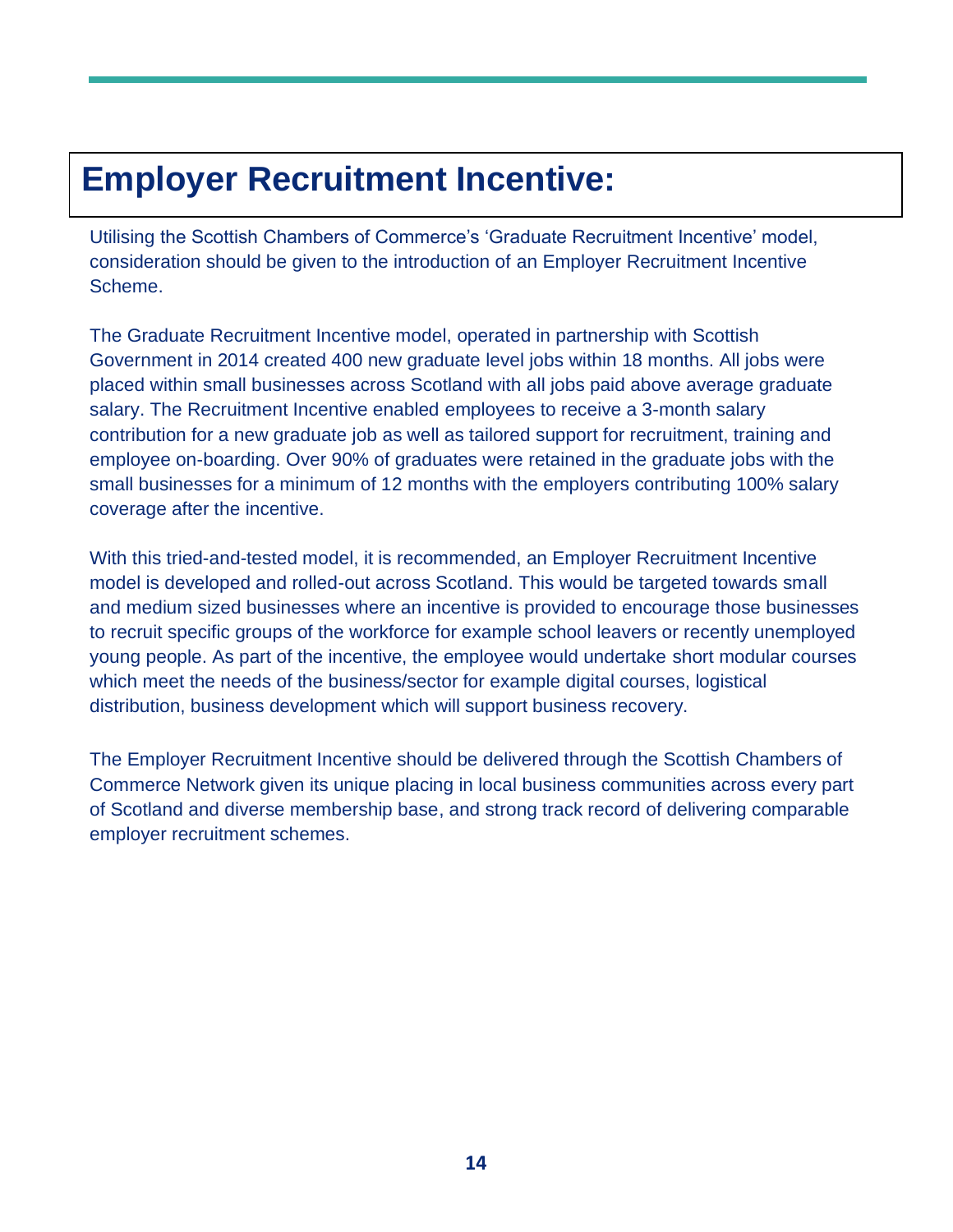# **Critical Economic Enablers:**

• **Rapid acceleration of Broadband/Fibre/4G/5G Investment:** 100% coverage of fast connectivity for all households and businesses by the end of 2020 latest. The playing field must be levelled for rural communities & rural businesses who are typically left behind in accessing the best coverage and speeds. Government should also do all they can to support private providers to fast-track upgrades of digital infrastructure where this is already taking place. Access to technology must be matched with accessible Digital Literacy and Training for businesses and employees, making sure businesses utilise technology to its full capacity through and after this crisis.

#### • **Infrastructure:**

- o Bring forward **strategic transport infrastructure projects** which will improve transport connectivity for the long-term, create jobs and enable wider economic growth. Commitment to de-carbonisation across transport modes should be maintained.
- o **Remove parking charges** in town centres as a temporary measure to increase footfall, encourage consumer spending and support for small businesses.
- o **Re-Designing Cities**: how we work, move and interact has been completely disrupted as a result of the pandemic. Now is the time to re-design our cities and invest through a 'Covid City Deal' concept. This would look at areas including enabling infrastructure through existing and new options such as the Glasgow Metro proposition, developing active travel options which prioritise walking and cycling but also provides fit-for-purpose car parking and connected bus routes.
- o **Low-Carbon Transport:** investment in low-carbon transport infrastructure is a priority for Chamber members and planned investments should be accelerated to support recovery. For example, fast-track rail to the Central Belt will support economic activity and meet Scotland's net-zero ambitions.

#### • **Housing:**

- o **Accelerate housebuilding** to correct mix of private, mixed and social housing. Resolving the housing crisis, particularly for young people in rural Scotland should be a priority and fast-tracking infrastructure projects should be granted to support this.
- o **Land & Buildings Transaction Tax**: temporary reduction/threshold change in LBTT to boost housing market and house purchases, which would also support the construction industry, address housing crisis and support household related retailers.